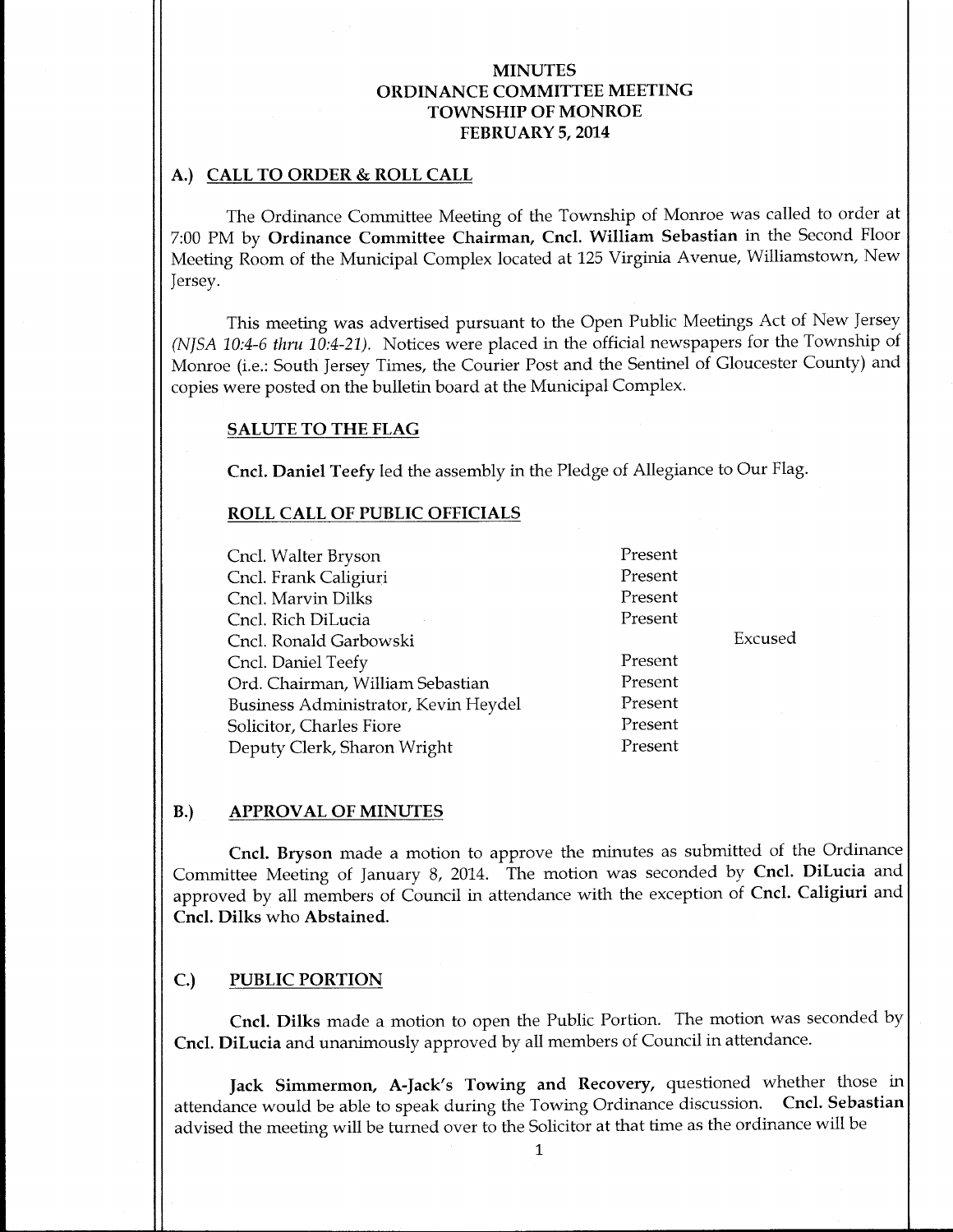## C.) PUBLIC PORTION (cont'd)

reviewed by <sup>a</sup> committee of council, it will not be reviewed this evening. However, if there is something that has to be discussed tonight it will go through the Solicitor and he will advise what can and can't be said.

With no one else wishing to speak Cncl. Bryson made <sup>a</sup> motion to close the Public Portion. The motion was seconded by Cncl. DiLucia and unanimously approved by all members of Council in attendance.

## D.) ORDINANCES FOR REVIEW

# Ordinance To Exceed The Municipal Budget Appropriations Limits And To Establish A Cap Bank

Business Administrator Kevin Heydel noted each year this ordinance is adopted, as it allows cap dollars to be stored Cncl. Teefy questioned why last year the ordinance allowed 2% and this year only .5%. Mr. Heydel noted he could not answer that question and would ask Mr.<br>Coles to send an email to Council to explain it. Cncl. Bryson questioned whether the State Cncl. Bryson questioned whether the State allows an increase of up to 2%. Mr. Heydel explained the State allows municipalities to raise taxes up to 2% but there are exceptions to that for such things as health benefits. The State allows the cost of benefits to increase as much as the State Health Benefit Program, which increased 6.6% so an exception is given which allows taxes to be increased to make up the cost difference for health benefit increases. This ordinance is good because it allows flexibility when needed and last year it was needed due to the low surplus numbers we had from tax appeals depleting our fund balance. Cncl. Sebastian questioned whether this ordinance was time critical. Mr. Heydel replied it must be adopted prior to the introduction of the budget which must be done by March 10<sup>th</sup>. Cncl. Sebastian questioned whether Council wanted to move the ordinance forward as is and then after receiving an explanation from the CFO changes could be All members of Council in attendance were in favor of moving the ordinance forward for First Reading at the February 10<sup>th</sup> Regular Council Meeting.

### E.) MATTERS FOR DISCUSSION

### Towing Ordinance

Cncl. Sebastian explained Council previously spoke of the need to re-evaluate the Towing Ordinance so it was placed on the meeting agenda to get it on the record and let the public know that we are going to deal with that ordinance. Solicitor Fiore added Council is trying to come up with <sup>a</sup> process that will work. Tonight four of the seven towers are here so it is obvious they are interested in trying to move forward. The Towing Ordinance has been the subject matter of much discussion over the past four or five years and during that time individual towers have made many suggestions during the public portion of Council Meetings.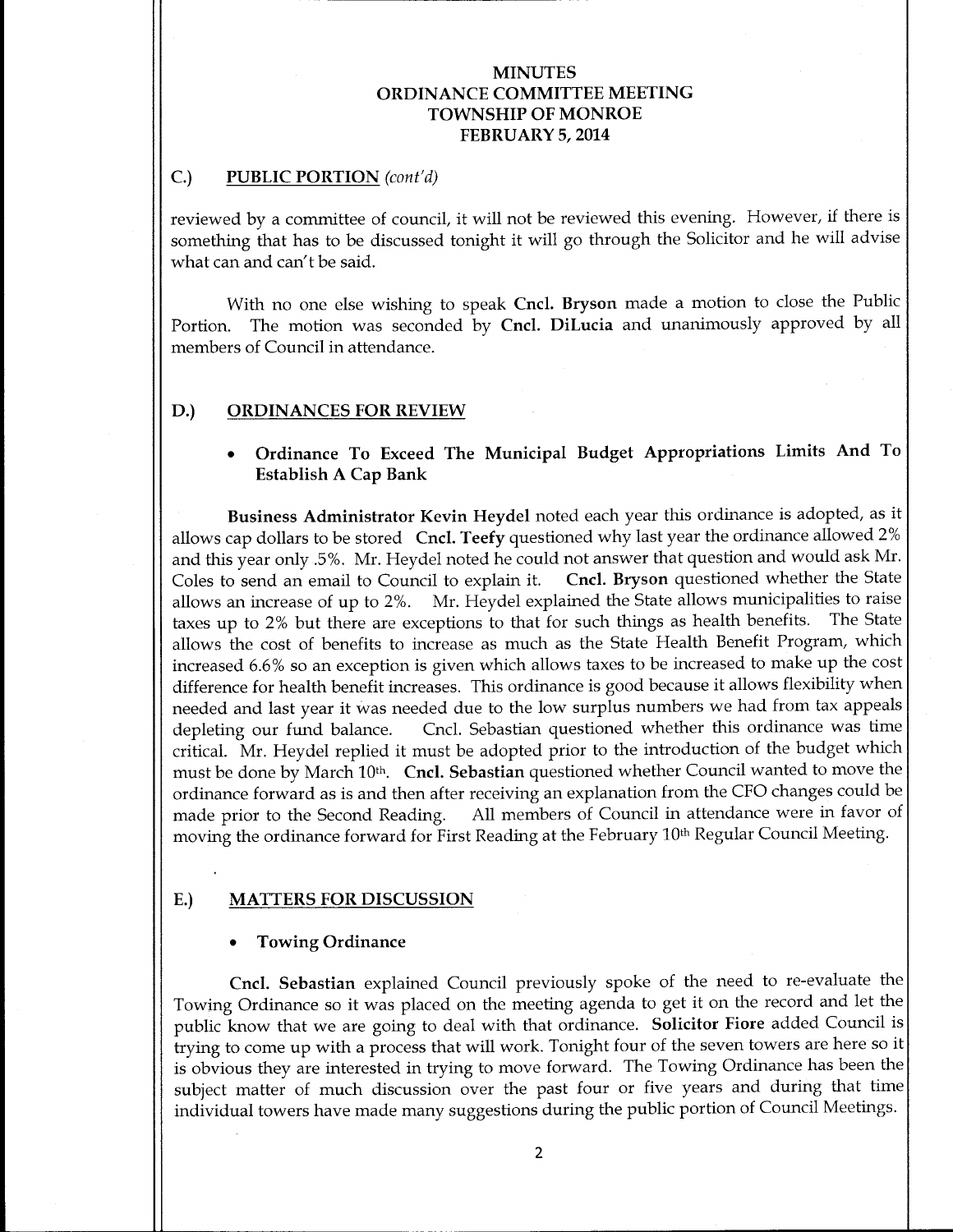## E.) MATTERS FOR DISCUSSION (cont'd)

Mr. Fiore suggested opening the meeting to get any comments, concerns, criticisms and suggestions from the towers in attendance and he also suggested giving them <sup>a</sup> period of time to submit in writing what they would like Council to consider. He also felt Council should review the ordinance and public comments/ concerns by way of committee, which would then present their recommendations to the rest of the governing body for consideration. He added Council is looking at perhaps going to public towing and that would be part of the committee' <sup>s</sup> analysis. He noted all comments and suggestions from the towers will be welcome and suggested during the committee process, that <sup>a</sup> separate meeting be held with the towers so they can look at the work product and see that this will be <sup>a</sup> fair and open process. Mr. Fiore noted to debate it on the record back and forth tonight would not be productive but comments can be taken into consideration and <sup>a</sup> submission deadline for written comments or materials they want the committee to look at can be established. He noted over the years <sup>a</sup> few issues have been insurance, the yards and the fencing. Our ordinance is not perfect, but it is not horrible either. There is a lot of work product out there from other towns and maybe we can take <sup>a</sup> look at them and adopt some of their language to clarify some of the controversies that have occurred over the last several years. Cncl. Sebastian noted currently there is no Towing Committee. Mr. Fiore advised it could be reviewed by the Law Committee but that would be Cncl. Sebastian advised any comments tonight from the public will go to the committee Cncl. Pres., Garbowski assigns to review the Towing Ordinance and that committee will also meet with the towers in <sup>a</sup> public forum. He questioned whether Mr. Fiore would be available to meet with the committee. Mr. Fiore advised that he would. Cncl. Bryson questioned once the process is completed would the ordinance take effect now or next year. Mr. Fiore advised it can take effect now but Council could not retroactively remove people from the list so it would take effect next year.

Jack Simmermon suggested involving the Police Department, as they are first at accident scenes as well as Al King from the Garden State Tower's Association because with their input there would be no favoritism. Cncl. Sebastian advised the committee will reach out to everyone they can including the Public Safety Director. He urged all towers to send their input to the Clerk's Office to be disseminated since the committee that will review the ordinance has not yet been established by the Council President who may form <sup>a</sup> Towing Committee or assign it to an existing committee. Cncl. Bryson questioned whether it would ultimately be Council's decision on what changes would be made. Cncl. Sebastian replied yes, it will come back to Council but initially it is easier to have <sup>a</sup> committee of three weed out the problems rather than having it bounced around by seven people.

#### Fox Hollow Homeowner Association Request

Cncl. Sebastian explained the Fox Hollow Homeowner's Association initially requested speed humps in the complex to address speeding issues but after receiving the Chief of Police' <sup>s</sup> response to that they are now requesting rumble strips. Council will take no action on that at this time, as the Police Department is in the process of gathering information regarding the cost and feasibility of rumble strips. Cncl. Sebastian noted this matter was placed on the agenda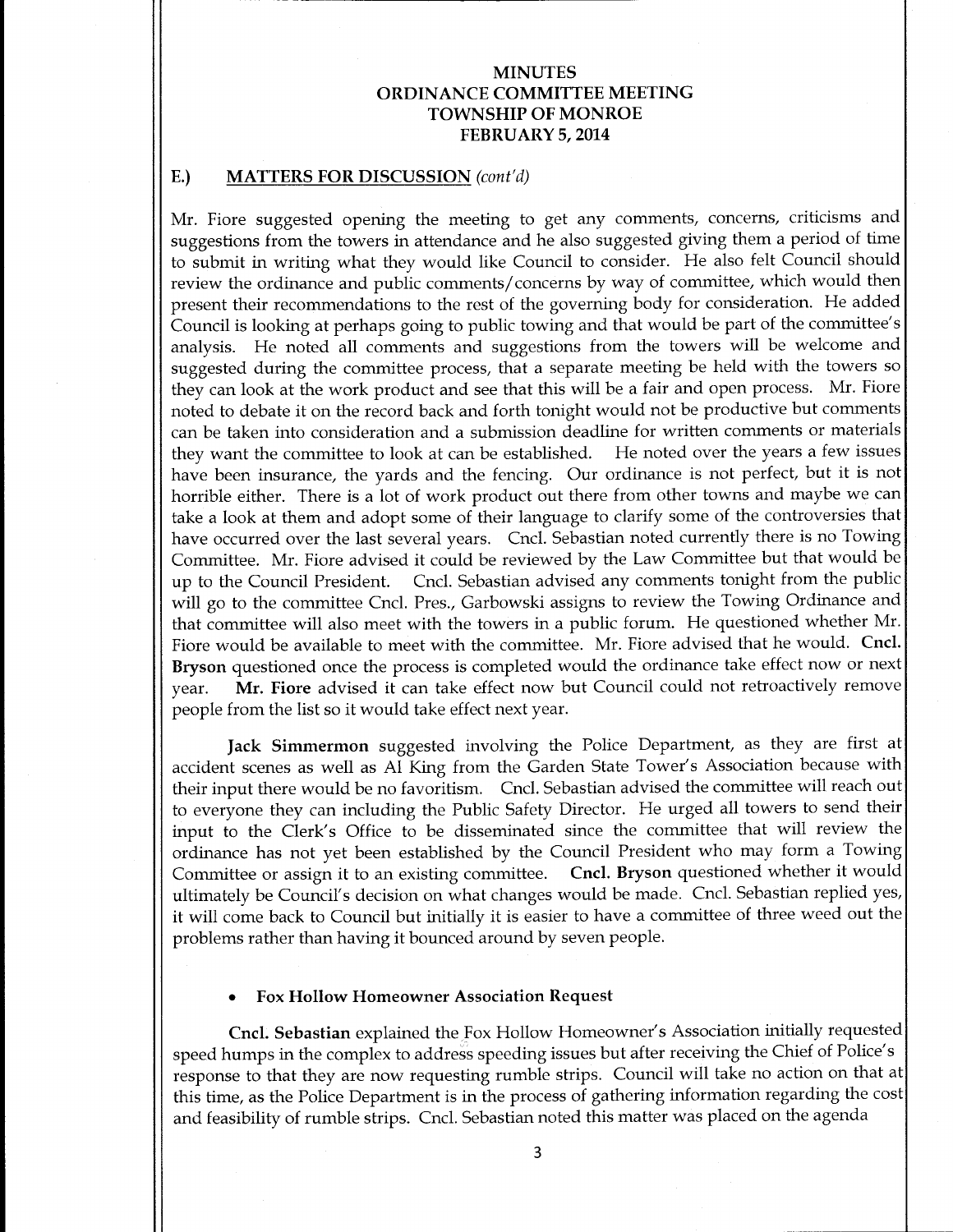### E.) MATTERS FOR DISCUSSION (cont'd)

because he wanted to get it on the record that the complaint filed by the Fox Hollow Homeowner's Association is being addressed.

### Precious Metals Ordinance

Cncl. Sebastian noted he emailed Det. Gene Sulzbach who is in the process of arranging a demonstration of the Rapid Program for the other vendors but no date has been scheduled yet. Mr. Fera has indicated he is opposed to the program and is not interested in seeing a demonstration. Cncl. Bryson noted he still has <sup>a</sup> major concern with protection of privacy especially now with all that is going on with Target, Nordstrom and other stores. Private information will be put into this system and according to what he has seen there is no<br>protection whatsoever or even a privacy statement and that concerns him. Cncl. Sebastian protection whatsoever or even a privacy statement and that concerns him. agreed but noted even when <sup>a</sup> person goes to a doctor there is no guarantee the information given, which includes Social Security numbers, will be protected. Cncl. Bryson noted there should be and there should be a stop to all of this. Law enforcement, health or insurance organizations should not have more rights than anyone else has. Cncl. Sebastian noted the State is considering making this mandatory statewide, which would take it out of Council's hands. Cncl. Bryson felt if they do there will be problems.

### Vacation of Paper Street- Monroe Avenue

Cncl. Sebastian advised the request to vacate Monroe Avenue, a paper street, was added to the agenda this evening and information regarding that request was distributed to each Council member. The paper street is located on the corner of the Black Horse Pike and The paper street is located on the corner of the Black Horse Pike and Washington Avenue. An application went before the Zoning Board of Adjustment to put an Advanced Auto Store on that corner and the Board has granted a use variance and preliminary and final site plan approval. The applicant is not the property owner and the purchase of it is contingent upon the vacation of the paper street. Solicitor Fiore explained the paper street is between lots <sup>2</sup> and <sup>3</sup> on Washington Avenue and if the street was vacated it would be divided between the two property owners. He noted vacation of <sup>a</sup> street is just a standard ordinance so if Council chooses to move it forward it could be prepared for First Reading for the February 24th Regular Council Meeting. Cncl. Sebastian advised the MMUA owns <sup>a</sup> small portion of that corner and they tried to do a property swap when the application was before the Zoning Board to get more property next to their pump station, however, that could not be done by law because of the way the State gave the property to the MMUA. Cncl. Sebastian polled Council and all in attendance were in favor of vacating the paper street. ordinance for the February 24th Council Meeting.

## F.) NEW BUSINESS

Cncl. Bryson noted the numbers in this year's Tax Assessment Compliance Plan show a percentage of only 31/2% to 4% when last year other properties went down 12% to 13% and he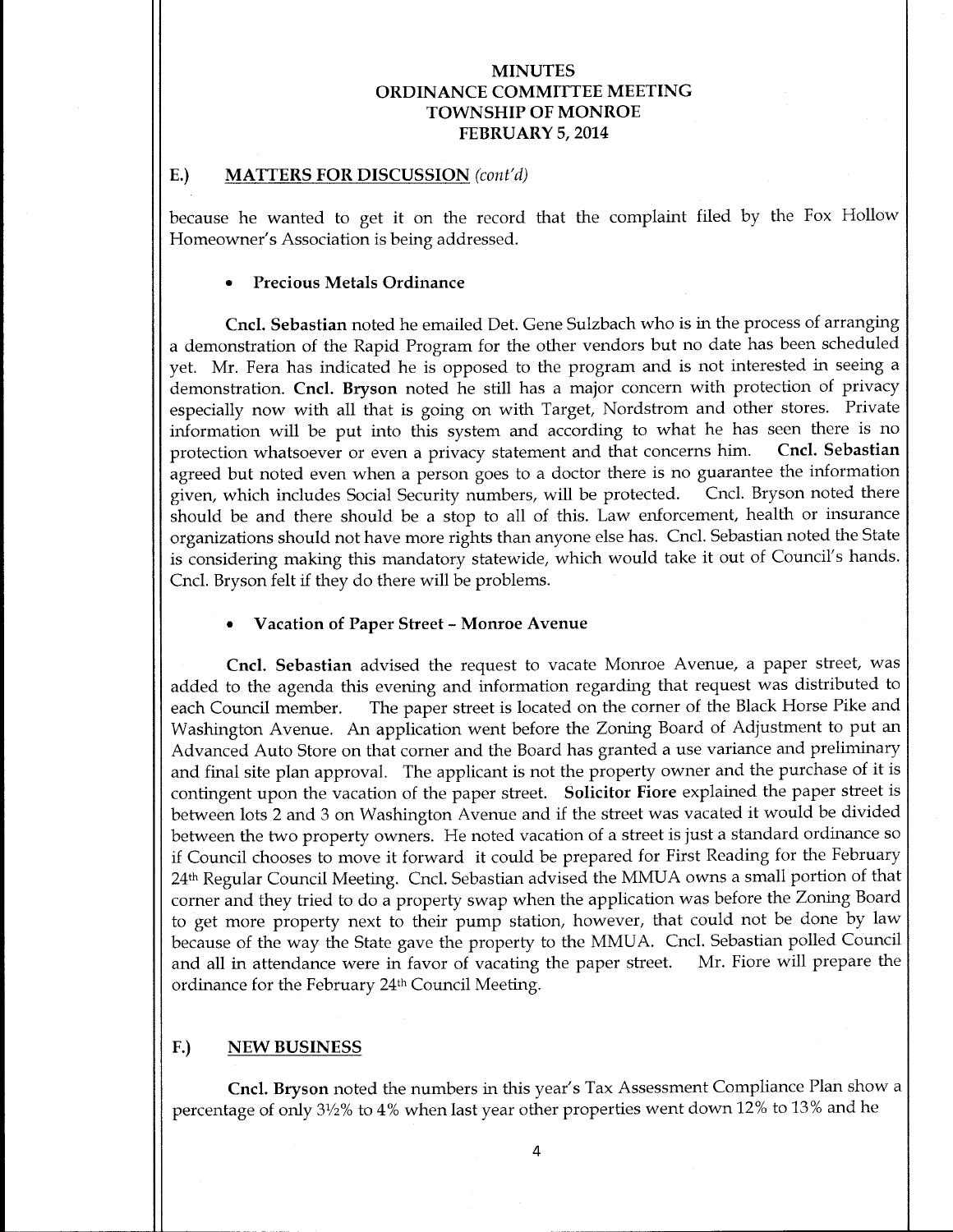# F.) NEW BUSINESS (cont'd)

questioned what happens to the people that have never appealed their property taxes. Mr. Heydel explained properties are still going down perhaps 10% or so. What should be looked at are the values in this Compliance Plan as opposed to those in the first one. The first plan had higher assessed homes, the bigger homes, so the spread of dollars was greater. 10% on \$300,000.00 equals \$30,000, 10% on \$150,000 or \$200,000 is \$15,000 to \$20,000 so in the first Compliance Plan we lost \$145,000,000 in value, in this plan we lost \$90,000,000. When you look at the spread and the assessments of what was done in the first plan and then the spread in the second plan you see where the gap is. Cncl. Bryson noted when he looked at it, it seemed to be totally inequitable to homeowners that never appealed or included in a Compliance Plan. Mr. totally inequitable to homeowners that never appealed or included in a Compliance Plan. Heydel noted the entire economic recession is not equitable. He explained everyone was on an equal footing in <sup>2008</sup> in regards to what the market value was. During <sup>a</sup> normal reassessment one-third goes down, one-third stays the same and one-third goes up and the Compliance Plans more or less accomplished the same thing because one-third went down, one third went up and one-third probably staved the same depending upon where they fell. Mr. Heydel used Cncl. one-third probably stayed the same depending upon where they fell. Caligiuri's home as an example, as it was just included in the 2014 Compliance Plan and went from an assessed value of \$169,000.00 down to \$138,000.00. When analyzing that Cncl. Caligiuri probably paid \$1,200.00 more than someone in Holiday City. When using that same calculation someone in Holiday City probably paid \$2,500.<sup>00</sup> less, as it depends upon where it fell. Mr. Heydel noted he filed an appeal on his home in 2011 and the difference between the calculations on his home is \$174.00, so it depends upon where you are and what happened when. Cncl. Bryson questioned whether the County said they would not honor <sup>a</sup> tax appeal if that property was included in the 2014 Compliance Plan, as that was stated last year when the 2013 Compliance Plan was done. Mr. Heydel replied no because people can always file an appeal, they just need to justify their numbers. Mr. Heydel advised his home was not included in any Compliance Plan but he filed an appeal in 2011 and the County did not include his home in the next Compliance Plan or do anything in <sup>2012</sup> to lower it. Cncl. Teefy noted in looking at township finances in the long range from 2008 through 2014 are we in better shape in 2014 then we were in the past. Mr. Heydel replied yes; adding some homes in rural areas were never included in any of the Compliance Plans so those residents may appeal but it will not have the profound effect that we had before. Cncl. Sebastian went on to explain if a person has a rancher on eight acres in a rural area they can utilize comparisons from ranchers with lower acreage because the appeal is on the improvement (the home) and not the land value. Mr. Heydel noted during a Council Meeting in September the Compliance Plan was brought up and the very next day he scheduled an appointment with the Gloucester County Tax Assessor. The meeting lasted approximately an hour and a half and he told the Tax Assessor his concerns, where he felt the township should go, the impact it would have on the township and they showed him that approximately 5, 000 residential homes were included in this process.

## G.) OLD BUSINESS

Cncl. Bryson requested that the Water Ordinance be addressed at the next Ordinance Committee Meeting, as he gave the Solicitor his proposed amendments.